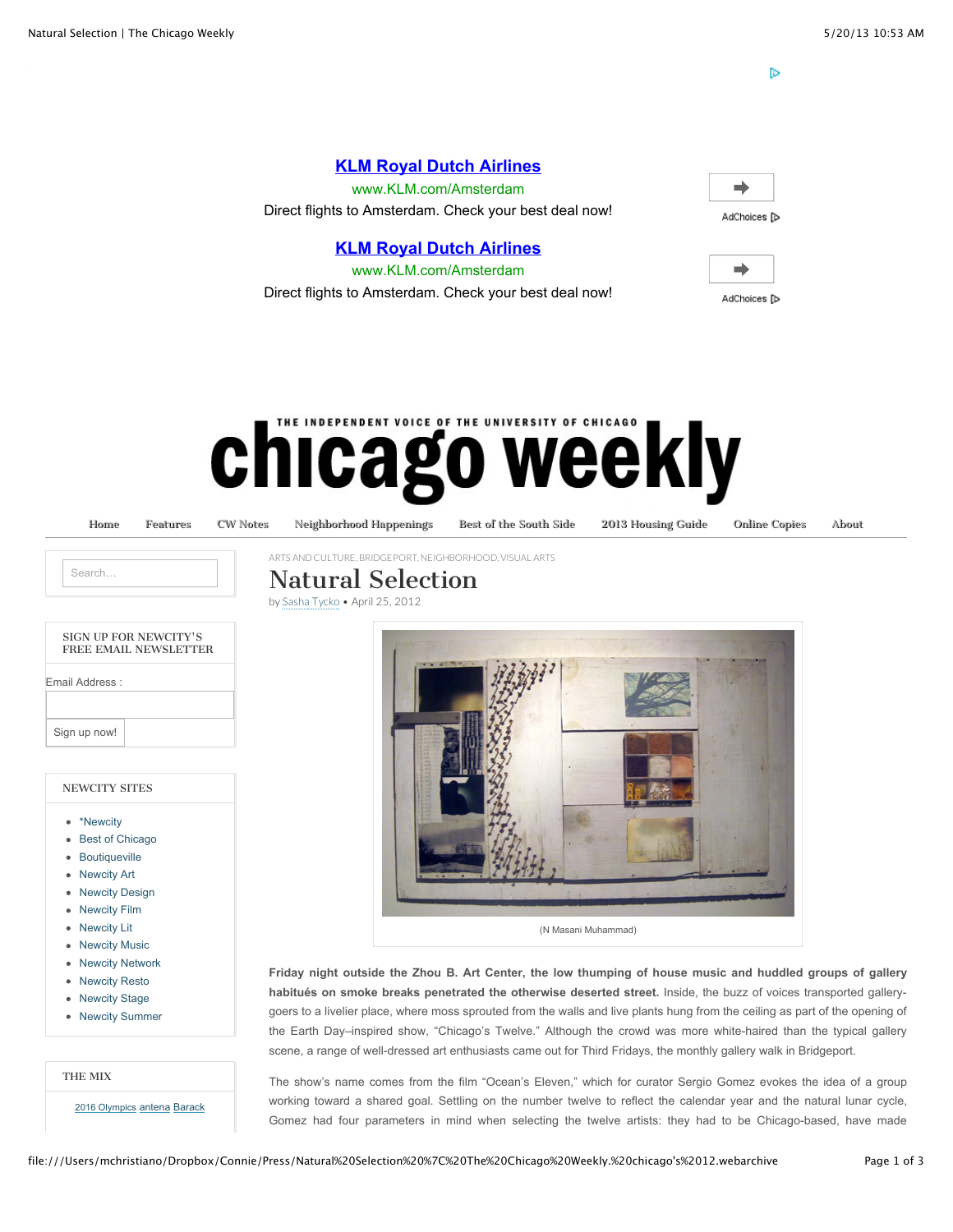[O](http://chicagoweekly.net/tag/best-of-the-south-side/)[bama](http://chicagoweekly.net/tag/barack-obama/) [Best of the](http://chicagoweekly.net/tag/best-of-the-south-side/) [South Side](http://chicagoweekly.net/tag/best-of-the-south-side-2011/) Best of the South Side 2011 Best of [the South Side 2012](http://chicagoweekly.net/tag/best-of-the-south-side-2012/) [Beverly](http://chicagoweekly.net/tag/beverly/) **[Bridgeport](http://chicagoweekly.net/tag/bridgeport/)** [Bronzeville](http://chicagoweekly.net/tag/bronzeville/) Chicago Art **Department [Chicago Housing](http://chicagoweekly.net/tag/chicago-housing-authority/)** Authority [Chinatown](http://chicagoweekly.net/tag/chinatown/) Co-**[Prosperity Sphere](http://chicagoweekly.net/tag/co-prosperity-sphere/)** [Court Theatre](http://chicagoweekly.net/tag/court-theatre/) [CTA](http://chicagoweekly.net/tag/cta/) Doc Films [DOVA Temporary](http://chicagoweekly.net/tag/ed-marszewski/) Ed Marszewski [Englewood](http://chicagoweekly.net/tag/englewood/) [eta](http://chicagoweekly.net/tag/eta/) [Experimental Station](http://chicagoweekly.net/tag/experimental-station/) [Grand Crossing](http://chicagoweekly.net/tag/grand-crossing/) Housing Guide [HPAC](http://chicagoweekly.net/tag/hpac/) Hyde Park [Hyde Park](http://chicagoweekly.net/tag/hyde-park/) Art Center Internationa[l](http://chicagoweekly.net/tag/international-house/) House [Kenwood](http://chicagoweekly.net/tag/kenwood/) [Little Village](http://chicagoweekly.net/tag/little-village/) [Lumpen](http://chicagoweekly.net/tag/lumpen/) National Museum of  $M<sub>Mexican</sub>  $Pilsen$$  $M<sub>Mexican</sub>  $Pilsen$$  $M<sub>Mexican</sub>  $Pilsen$$ [Reggies](http://chicagoweekly.net/tag/reggies/) **[Renaissance](http://chicagoweekly.net/tag/renaissance-society/)** Society [Rockefeller Chapel](http://chicagoweekly.net/tag/rockefeller-chapel/) [Smart Museum](http://chicagoweekly.net/tag/smart-museum/) South Loop [South Shore](http://chicagoweekly.net/tag/south-shore/) Southside [Hub of Production](http://chicagoweekly.net/tag/southside-hub-of-production/) University [of Chicago](http://chicagoweekly.net/tag/university-of-chicago/) [Velvet Lounge](http://chicagoweekly.net/tag/velvet-lounge/) [Washington Park](http://chicagoweekly.net/tag/washington-park/) [WHPK](http://chicagoweekly.net/tag/whpk/) [Woodlawn](http://chicagoweekly.net/tag/woodlawn/) [Zhou B Art](http://chicagoweekly.net/tag/zhou-b-art-center/) **Center** 

**B** Subscribe **a** #

"sustainability a passionate working ethic," have the "highest quality" art, and "respond to the gallery space [he] assigned them." The debonair George Clooney charm was not, it seems, a criterion.

The space sets the stage for many of the tensions worked out in the collections. Stark white cement pillars, exposed wiring, and naked brick walls allude to the warehouse's industrial past. Many of the installed pieces hang among the cement pillars, creating a jungle of art, nature, and industry. Children dart through Mary Ellen Croteau's swinging "Endless Columns" of plastic jars and lids and Yva Neal's hanging plants. "I wanted people to experience the art by walking under it, around it, through it, at close proximity, and at a distance," said Gomez.

Recycled objects are among the most common materials in the show; dumpsters, alleys, and flea markets have replaced the art supply store. Connie Noyes's work subverts the function of these material to explore their beauty and seduction. "I like the idea of taking this ordinary material, pushing it to see what it is capable of doing in reaction to other materials and techniques," Noyes says. She spreads packing peanuts, roofing paper, and studio debris onto canvases, shellacking them silver and a shiny black. In a complete reversal of the utilitarian purposes of her materials, the effect is sensuous and begs to be touched. A viewer once told Noyes, "I want to lick it."

One artist emphasizes the "Chicago" part of the exhibition title. N. Masani Muhammad, who grew up in South Chicago, was inspired by remnants of Chicago's industrial past—the railroad tracks, the old steel mills, and the ship canals. "I learned how to balance what man tries to make of nature with what power and awesomeness nature really has in my pieces to show who has the upper hand," said Muhammad. Using materials like nails, wood, and a handwritten mantra that declares, "I will obey, I will obey...I will," her collages speak about industry, slavery, and power. Her work is highly personal; the handwritten notes and photos of her childhood haunts depict an evolving personal struggle with these issues.

Artist Sharon Gilmore has an intimate connection to the transformative process of time and life. When not in her studio, she works as a nurse—first working in postpartum and now in hospice care—and her process alludes to both bookends of the life cycle. Her innovative sculptures, which can take up to a year and a half to make, combine the manmade with the natural. "I don't sketch," Gilmore says, describing her "continually evolving" process, which often involves chopping off part of one piece and attaching it to another. She gets her materials from flea markets, woods, alleys, and dumpsters, combining branches and driftwood with bicycle wheels and other found objects.

Viewer engagement is part of what makes "Chicago's Twelve" a success. The artists, their names emblazoned on name cards, mingled with the crowd the night of the reception to discuss and explain their art. Cell phone audio tours and detailed placards accompany each collection. This interaction between artist and viewer creates a symbiotic ecosystem. And it's paying off: "There were a number of leads that we are following right now and closing the deals," Gomez said of selling the artwork on display. "I am sure more will come soon. It was a strong, well-received exhibition."

*Zhou B. Art Center, 1029 W. 35th St. Through June 9. Monday-Friday, 10am-5pm; Saturday, noon-5pm. Free. (773)523- 0200. zbcenter.org*

Tags: [Chicago's Twelve](http://chicagoweekly.net/tag/chicagos-twelve/) | [Sergio Gomez](http://chicagoweekly.net/tag/sergio-gomez/) | [Zhou B Art Center](http://chicagoweekly.net/tag/zhou-b-art-center/)

 $\leftarrow$  Brother Tim's Veggies  $\left\vert \right. \right\vert$  Alley Art  $\rightarrow$ 

### Leave a Reply